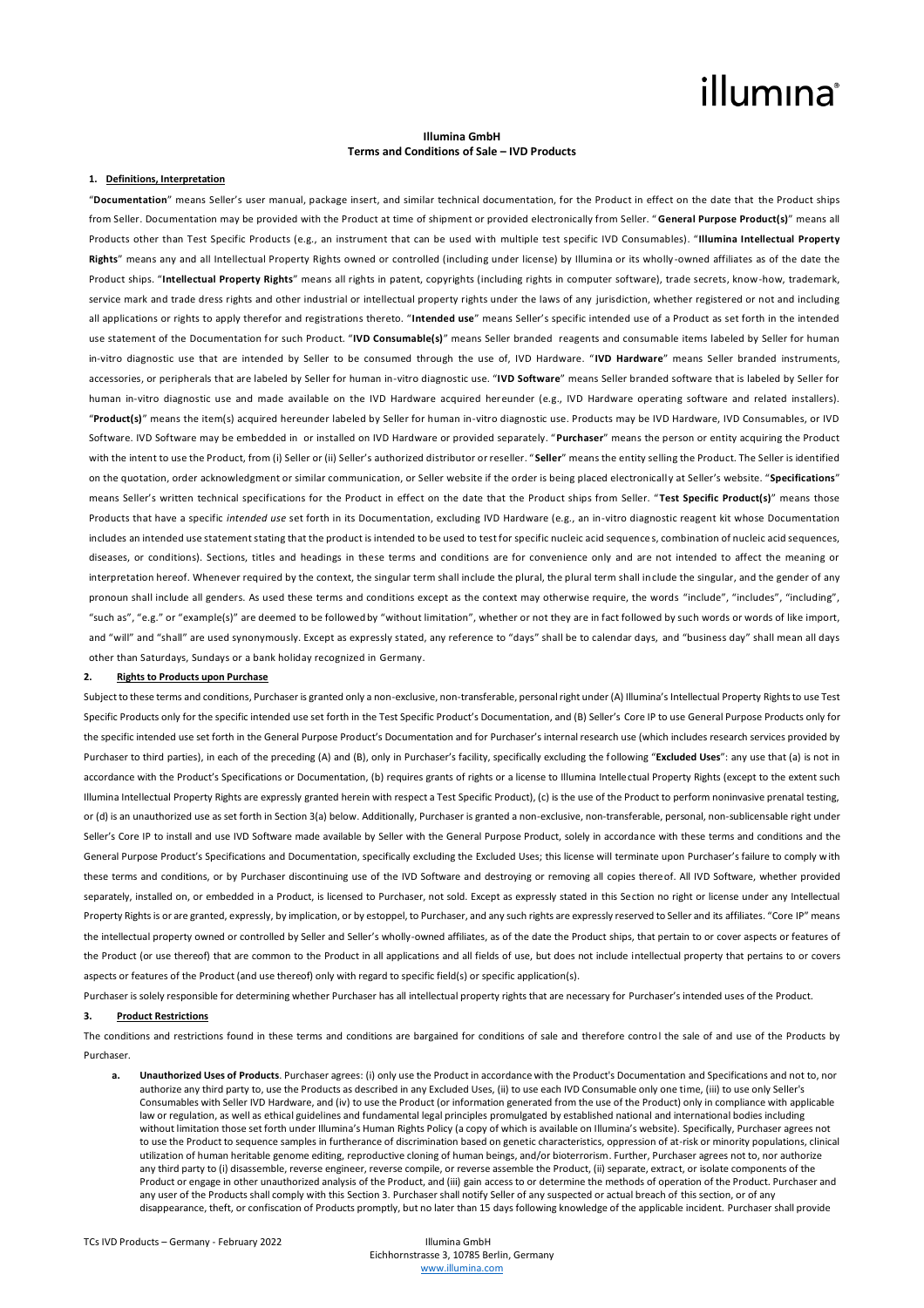## illumına

Seller with reasonable access to confirm Purchaser's compliance with the requirements in (iv). Seller reserves the right to discontinue sales of IVD Consumables or servicing of IVD Hardware in the event Purchaser does not comply with this Section 3(a)(iv).

- **b. Software License Restrictions**. Purchaser acknowledges that software may be subject to additional terms and conditions. Purchaser may not use, copy, modify, create derivative works of, reverse engineer, decompile, disassemble, distribute, sell, assign, pledge, sublicense, lease, loan, rent, timeshare or otherwise transfer the IVD Software, nor permit any other party to do any of the foregoing. Purchaser may not remove from the IVD Software, or alter, any of the trademarks, trade names, logos, patent or copyright notices or markings, or add any other notices or markings to the IVD Software. Purchaser may not (and may not attempt to) defeat, avoid, by-pass, remove, deactivate or otherwise circumvent any protection mechanisms in the IVD Software including without limitation any such mechanism used to restrict or control the functionality of the IVD Software.
- **c. Third Party Code**. To the extent third party code is included in IVD Software and any term or condition of a third party license applicable to such third party code directly conflicts with the terms and conditions set forth herein, the applicable term(s) or condition(s) of that third party license will be applicable only to that third party code and only to the extent necessary to remove the conflict.

## **4. Regulatory**

Illumina intends that its products be used only in a lawful and ethical manner. Purchaser agrees to comply with all applicable laws, regulations, and ethical guidelines promulgated by established national and international ethical bodies when using, maintaining, and disposing of the Product and the information generated from the use of the Product. Purchaser shall obtain and maintain all necessary licenses and consents and agrees to comply with all applicable laws and regulations when using, maintaining, and disposing of Product.

## **5. Limited Liability**

TO THE EXTENT PERMITTED BY LAW, IN NO EVENT SHALL SELLER OR ITS SUPPLIERS BE LIABLE TO PURCHASER OR ANY THIRD PARTY FOR ANY INDIRECT, SPECIAL, INCIDENTAL, EXEMPLARY, CONSEQUENTIAL OR PUNITIVE DAMAGES OF ANY KIND (INCLUDING, BUT NOT LIMITED TO, THE COSTS OF PROCUREMENT OF SUBSTITUTE PRODUCTS OR SERVICES, LOST PROFITS, DATA OR BUSINESS) ARISING OUT OF OR IN CONNECTION WITH, WITHOUT LIMITATION, THE SALE OF THE PRODUCT, ITS USE, SELLER'S PERFORMANCE OR ANY OF THESE TERMS AND CONDITIONS, HOWEVER ARISING OR CAUSED AND ON ANY THEORY OF LIABILITY (WHETHER IN CONTRACT, TORT (INCLUDING NEGLIGENCE), STRICT LIABILITY OR OTHERWISE).

TO THE EXTENT PERMITTED BY LAW, SELLER'S TOTAL AND CUMULATIVE LIABILITY TO PURCHASER OR ANY THIRD PARTY ARISING OUT OF OR IN CONNECTION WITH THESE TERMS AND CONDITIONS, INCLUDING WITHOUT LIMITATION, THE PRODUCT (INCLUDING USE THEREOF) AND SELLER'S PERFORMANCE, WHETHER IN CONTRACT, TORT (INCLUDING NEGLIGENCE), STRICT LIABILITY OR OTHERWISE, SHALL IN NO EVENT EXCEED THE AMOUNT PAID TO SELLER FOR THE PARTICULAR PRODUCT CONTAINED IN THE PARTICULAR ORDER THAT DIRECTLY CAUSED THE LIABILITY.

## **6. Limitations on Warranties**

TO THE EXTENT PERMITTED BY LAW AND SUBJECT TO THE EXPRESS PRODUCT WARRANTY MADE IN THESE TERMS AND CONDITIONS SELLER MAKES NO (AND EXPRESSLY DISCLAIMS ALL) WARRANTIES, EXPRESS, IMPLIED OR STATUTORY, WITH RESPECT TO THE PRODUCT, INCLUDING WITHOUT LIMITATION, ANY IMPLIED WARRANTY OF MERCHANTABILITY, FITNESS FOR A PARTICULAR PURPOSE, NONINFRINGEMENT, OR ARISING FROM COURSE OF PERFORMANCE, DEALING, USAGE OR TRADE, WITHOUT LIMITING THE GENERALITY OF THE FOREGOING, SELLER MAKES NO CLAIM, REPRESENTATION, OR WARRANTY OF ANY KIND AS TO THE UTILITY OF THE PRODUCT FOR PURCHASER'S INTENDED USES. NOTHING IN THESE TERMS AND CONDITIONS SHALL LIMIT LIABILITY OF A PARTY OR ITS AFFILIATED ENTITIES FOR GROSS NEGLIGENCE OR FRAUD.

#### **7. Product Warranty**

All warranties are personal to the Purchaser and may not be transferred or assigned to a third-party, including an affiliate of Purchaser. All warranties are facility specific and do not transfer if the Product is moved to another facility of Purchaser, unless Seller conducts such move. The warranties described in these terms and conditions exclude any stand-alone third-party goods that may be acquired or used with the Products.

- a. Warranty for IVD Consumables. Seller warrants that IVD Consumables will conform to their Specifications until the later of (i) 3 months from the date of shipment from Seller, or (ii) any expiration date or the end of the shelf-life pre-printed on such IVD Consumables by Seller, but in either event no later than 12 months from the date of shipment.
- **b. Warranty for IVD Hardware.** Seller warrants that IVD Hardware, other than Upgraded Components, will conform to its Specifications for a period of 12 months after its shipment date from Seller unless the IVD Hardware includes Seller provided installation in which case the warranty period begins on the date of installation or 30 days after the date the IVD Hardware was delivered, whichever occurs first ("**Base IVD Hardware Warranty**"). "Upgraded Components" means Seller provided components, modifications, or enhancements to IVD Hardware provided pursuant to the Base Hardware Warranty. Seller warrants that Upgraded Components will conform to their Specifications for a period of 90 days from the date the Upgraded Components are provided by Seller. Upgraded Components do not extend the Base Hardware Warranty for the IVD Hardware unless the upgrade was conducted by Seller at Seller's facilities in which case the upgraded IVD Hardware shipped to Purchaser comes with a new Base IVD Hardware Warranty.
- **c. Exclusions from Warranty Coverage.** The foregoing warranties do not apply to the extent a non-conformance is due to (i) abuse, misuse, neglect, negligence, accident, improper storage, or use contrary to the Documentation or Specifications, (ii) use that is an Excluded Use or otherwise not in accordance with these terms and conditions, (iii) improper handling, installation, maintenance, or repair (other than if performed by Seller's personnel), (iv) unauthorized alterations, (v) Force Majeure events, or (vi) use with a third party's good (unless the Product's Documentation or Specifications expressly state such third party's good is for use with the Product).
- **d. Procedure for Warranty Coverage.** In order to be eligible for repair or replacement under this warranty Purchaser must (i) promptly contact Seller's support department to report the non-conformance, (ii) cooperate with Seller in confirming or diagnosing the non-conformance, and (iii) return the Product, transportation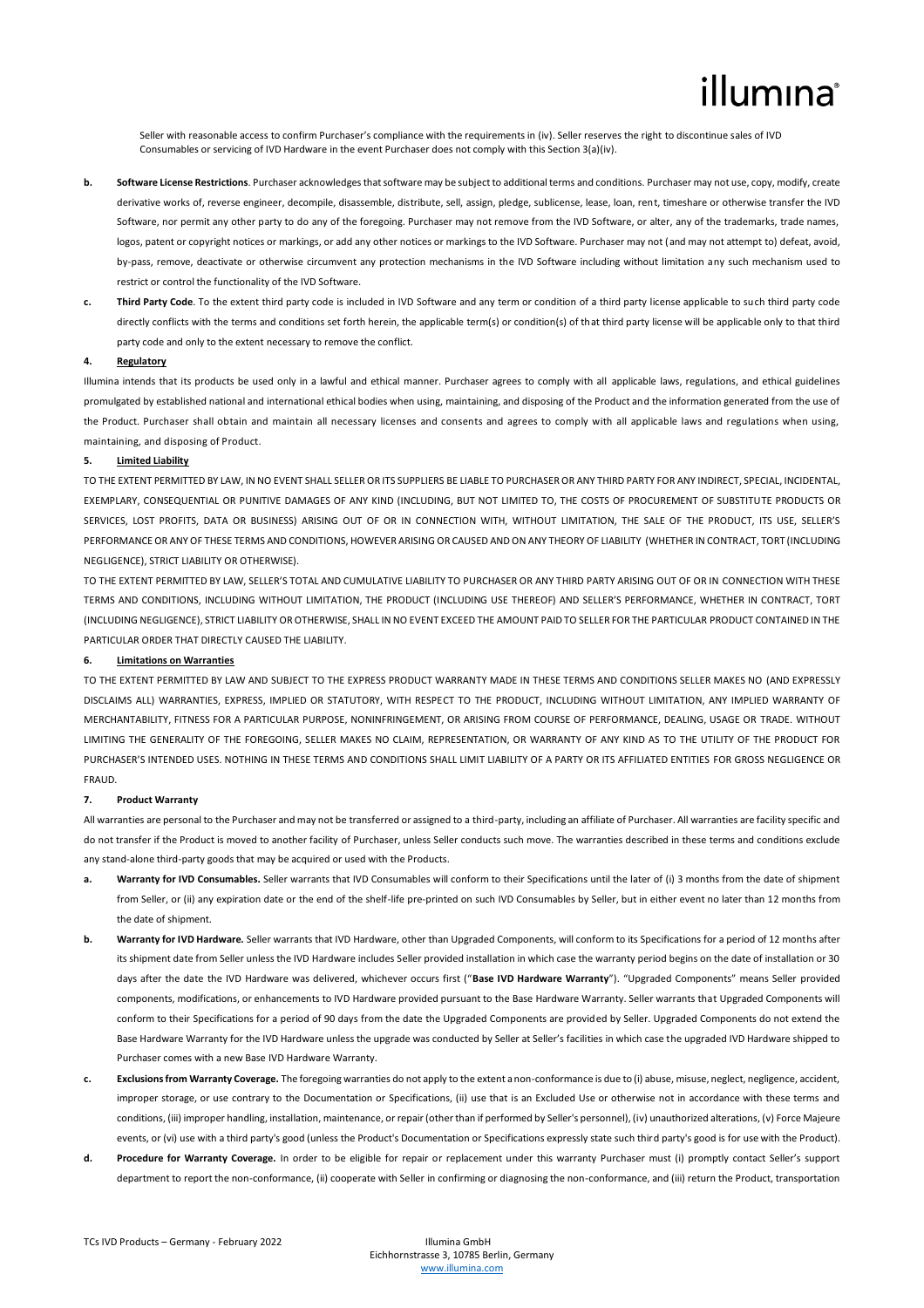# illumina®

charges prepaid to Seller following Seller's instructions or, if agreed by Seller and Purchaser, grant Seller's authorized repair personnel access to the Product in order to confirm the non-conformance and make repairs.

**e. Sole Remedy under Warranty.** Seller will, at its option, repair or replace non-conforming Product that is covered by this warranty provided that Seller can reasonably identify and confirm such non-conformance. The warranty period for repaired or replaced IVD Consumables is 90 days from the date of shipment, or the remaining period on the original Consumables warranty, whichever is later. IVD Hardware may be repaired or replaced with functionally equivalent, reconditioned, or new IVD Hardware or components (if only a component of IVD Hardware is non-conforming). If the IVD Hardware is replaced in its entirety, the warranty period for the replacement is 90 days from the date of shipment or the remaining period on the original IVD Hardware warranty, whichever ends later. If only a component is being repaired or replaced, the warranty period for such component is 90 days from the date of shipment or the remaining period on the original IVD Hardware warranty, whichever ends later. The preceding states Purchaser's sole remedy and Seller's sole obligations under the warranty provided.

## **8. Indemnification**

- **a. Indemnification by Seller**. Subject to these terms and conditions, including without limitation, the Exclusions to Seller's Indemnification Obligations (Section 8(b) below), the Conditions to Indemnification Obligations (Section 8(d) below), Seller shall (i) defend, indemnify and hold harmless Purchaser against any third-party claim or action alleging that the (A) Test Specific Products when used for the specific intended use set forth in its Documentation, and (B) the General Purpose Products when used for (x) the specific intended use set forth in its Documentation, or (y) Purchaser's use, in accordance with these terms and conditions, and in accordance with the Product's Documentation and Specifications infringes the valid and enforceable intellectual property rights of a third party, and (ii) pay all settlements entered into, and all final judgments and costs (including reasonable legal fees) awarded against Purchaser in connection with such infringement claim. If the Product or any part thereof, becomes, or in Seller's opinion may become, the subject of an infringement claim, Seller shall have the right, at its option, to (A) procure for Purchaser the right to continue using the Product, (B) modify or replace the Product with a substantially equivalent non-infringing substitute, or (C) require the return of the Product and terminate the rights, license, and any other permissions provided to Purchaser with respect to the Product and refund to Purchaser the depreciated value (as shown in Purchaser's official records) of the returned Product at the time of such return; provided that, no refund will be given for used-up or expired IVD Consumables. This Section states the entire liability of Seller for any infringement of third-party intellectual property rights.
- **b. Exclusions to Seller Indemnification Obligations.** For the avoidance of doubt, Seller has no obligation to defend, indemnify or hold harmless Purchaser for any infringement claim to the extent such infringement arises from: (i) use of the Product for any Excluded Use, (ii) use of the Product in any manner not in accordance with its Specifications, its Documentation, or the rights expressly granted to Purchaser and restrictions imposed on Purchaser under these terms and conditions, including without limitation, any use of the Product beyond the specific intended use set forth in its Documentation, (iii) use of the Product in combination with any third party products, materials, or services (unless the Product's Documentation or Specifications expressly state that such third party's good is for use with the Product), (iv) use of the Product to perform any assay or other process not supplied by Seller, (iv) Seller's compliance with specifications or instructions for such Product furnished by, or on behalf of, Purchaser, (v) Purchaser's breach of any of these terms and conditions, or (vi) use of stand-alone third party goods that may be acquired or used with the Products (each of (i) - (vi), is referred to as an "**Excluded Claim**").
- **c. Indemnification by Purchaser.** Purchaser shall defend, indemnify and hold harmless Seller, its affiliates, their non-affiliate collaborators and development partners that contributed to the development of the Product, and their respective officers, directors, representatives and employees against any claims, liabilities, damages, fines, penalties, causes of action, and losses of any and every kind, including without limitation, personal injury or death claims, and infringement of a third party's intellectual property rights, resulting from, relating to, or arising out of any Excluded Claim.
- **d. Conditions to Indemnification Obligations.** The parties' indemnification obligations are conditioned upon the party seeking indemnification (i) promptly notifying the other party in writing of such claim or action, (ii) giving the other party exclusive control and authority over the defense and settlement of such claim or action, (iii) not admitting infringement of any intellectual property right without prior written consent of the other party, (iv) not entering into any settlement or compromise of any such claim or action without the other party's prior written consent, and (v) providing reasonable assistance to the other party in the defense of the claim or action; provided that, the indemnifying party reimburses the indemnified party for its reasonable out-of-pocket expenses incurred in providing such assistance.

## **9. Payment Terms**

Each purchase order is a separate, independent transaction, and Purchaser has no right of set-off against other purchase orders or other transactions with Seller. Seller will invoice upon shipment. Subject to Seller's credit review of Purchaser (following which Seller shall inform Purchaser of applicable payment terms), all payments are due within 30 days of the date of the invoice. All amounts due shall be paid in the currency found on the invoice. If payment is made by wire or other electronic funds transfer, Purchaser is solely responsible for any bank or other fees charged and will reimburse Seller for any such fees. If any payment is not made by the due date Seller may exercise all rights and remedies available by law. Purchaser shall pay for all costs (including reasonable attorneys' fees) incurred by Seller in connection with the collection of late payments. Any amount not paid by the due date will bear interest from the day following the date on the invoice at a rate of 9 percentage points over the basic rate of interest of the Central Bank of Germany (Deutsche Bundesbank). Late payment penalties are due without the need for a reminder.

### **10. Shipping Terms; Title and Risk of Loss**.

Unless otherwise set forth in writing by Seller or otherwise agreed between the parties, all shipments are made DDP (Incoterms 2020) at the address designated by Purchaser at the time of ordering. In all cases, title (except for IVD Software and third-party software) and risk of loss transfers to Purchaser when Product is made available at such address.

### **11. Taxes**

Purchaser agrees that any applicable sales, use, excise, VAT (value added tax), GST (goods and services tax), withholding and other taxes will be calculated based on both the tax rates in effect on the date of shipment and the ship to address for the Product. Any amounts for tax listed on a quotation, if any, are for reference purposes only and are not binding on Seller. All prices and other amounts payable to Seller are exclusive of and are payable without deduction for any taxes, customs duties, tariffs or charges hereafter claimed or imposed by any governmental authority upon the sale of Product, all of which will be paid by Purchaser. In the event Seller is required by law or

TCs IVD Products – Germany - February 2022 Illumina GmbH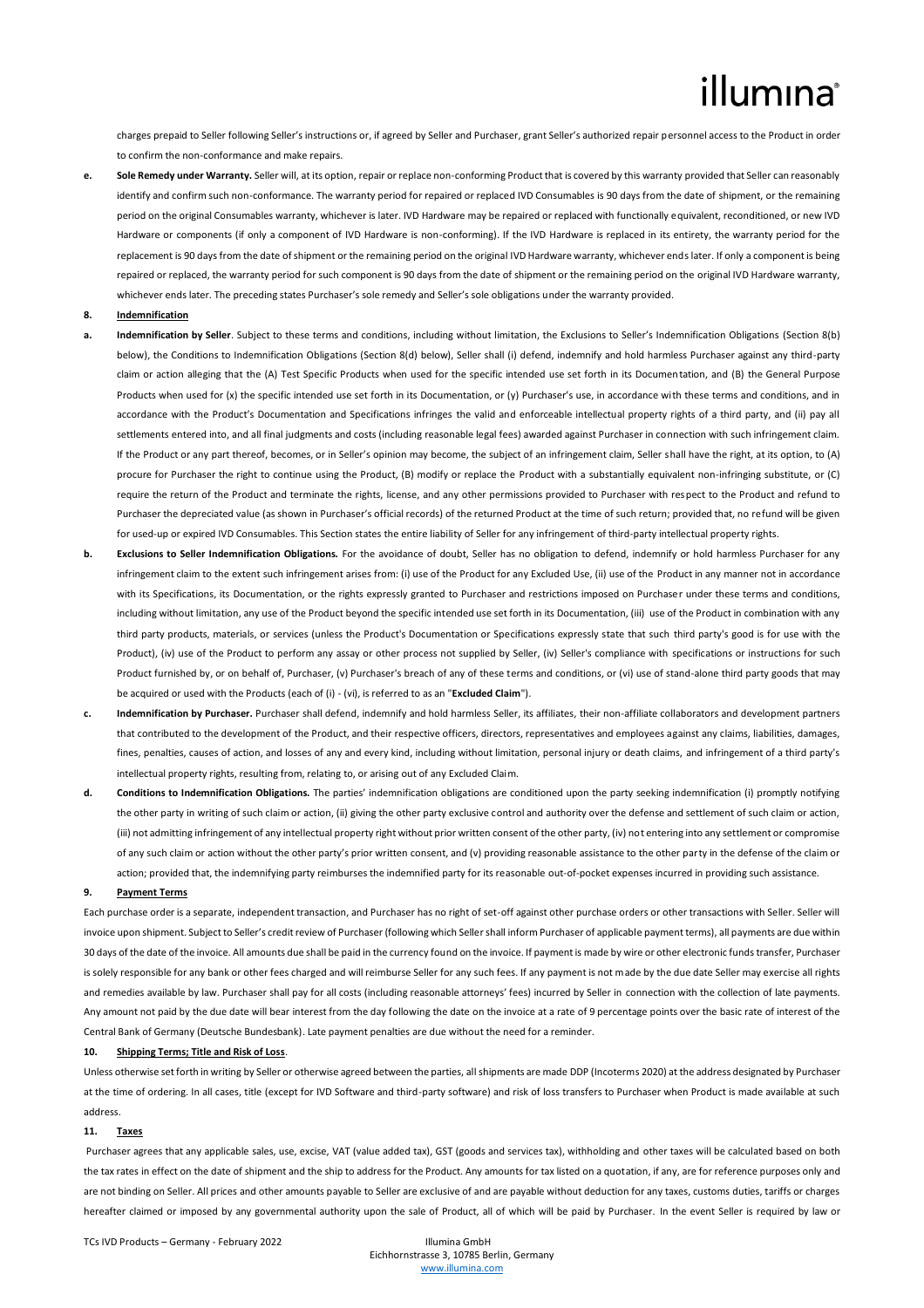# illumina®

regulation to pay any such tax, duty, tariff or charge, such amount will be added to the purchase price or subsequently invoiced to the Purchaser. In the event Purchaser is required by law or regulation to deduct any such tax, duty, tariff or charge the Purchaser shall gross up any payment to the Seller.

- **12. General**
- **a. Applicability of Terms and Conditions**. These terms and conditions exclusively govern the ordering, purchase, supply, and use of Product, and prevail over any conflicting, amending and/or additional terms contained in any purchase orders, invoices, or similar documents all of which are hereby rejected and are null and void. Seller's failure to object to any such terms shall not constitute a waiver by Seller, nor constitute acceptance by Seller of such terms and conditions.
- **b. Order Changes/Cancellations**. Orders for Products may not be changed or cancelled once placed.
- **c. Governing Law**. These terms and conditions shall be governed by and interpreted in accordance with the laws of Germany, without reference to conflict of law principles. International purchase laws, in particular the United Nations Convention on Contracts for the International Sale of Goods (CISG), shall not apply.
- **d. Arbitration**. Any dispute relating to the validity, performance, construction or interpretation of these Terms and Conditions, which cannot be resolved amicably between Customer and Illumina shall be submitted to final and binding arbitration in accordance with the Arbitration Rules of the German Institution of Arbitration (DIS). Place of Arbitration shall be Munich, Germany. The number of arbitrators shall be three (3). The language of the arbitration proceeding shall be English provided, however, that written evidence may be submitted in either German or English language. The award of the arbitration shall be final, non- appealable and binding upon the parties and their respective successors and permitted assignees. Judgement upon the award may be entered in any court having the jurisdiction thereof.
- **e. Representations and Warranties**. Purchaser is not an authorized dealer, representative, reseller, or distributor of any of Seller's, or its affiliates', products or services. Purchaser agrees, represents and warrants that it (i) is not purchasing the Product on behalf of a third party, (ii) is not purchasing the Product in order to resell or distribute the Product to a third party, (iii) is not purchasing the Product in order to export the Product from the country in which Seller shipped the Product pursuant to the ship-to address designated by Purchaser at the time of ordering ("Ship-to Country"), and (iv) will not export the Product out of the Ship-To Country. . Purchaser further represents and warrants that the Product shall be used in the usual course of business or practice, or by: (A) a person licensed in a health field in the applicable jurisdiction(s) or (B) a Purchaser's designated agent or employee for lawful research, teaching, or testing purposes.
- **f. Remedies for Breach**. In addition to any remedies specified elsewhere under these terms and conditions, including without limitation Sections 2-4, and any remedies available to Seller under law, Seller may, immediately upon notice to the Purchaser, do any, all, or any combination of the following in the event Purchaser breaches any of these terms and conditions: (i) cease performance, including without limitation, cease further shipments of Product, (ii) terminate the rights granted to Purchaser pursuant to Section 2 (Rights to Product Upon Purchase), (iii) terminate any service contracts then in effect for affected Product, or (iv) terminate any remaining product warranty for the affected Product.
- **g. Facility Requirements and Installation of IVD Hardware**. Purchaser acknowledges that it is responsible for ensuring at Purchaser's sole cost that its facility meets the site requirements for the IVD Hardware. If the purchase of IVD Hardware includes installation it will be completed within 30 days of delivery of all components of the IVD Hardware and the facility meeting such requirements, including Purchaser's reasonable cooperation.
- **h. IVD Hardware Compatibility**. Due to the slower rate of updates to IVD Hardware, Purchaser acknowledges that Seller's research use reagents and consumables may not be compatible with the IVD Hardware and IVD Software. Please contact Seller's technical support department prior to purchasing any Seller research use reagents and consumables for use with IVD Hardware and IVD Software.
- **i.** Service Contracts. If a Seller extended service contract for Hardware is being provided, then Seller's standard terms and conditions for such service contract shall exclusively govern such extended service contract. Purchaser agrees that all service contracts are both personal to Purchaser and facility specific: services contracts cannot be transferred to a third party and may not be transferred to a new facility if the Hardware is relocated.
- **j. Future Products**. Any future products and/or services ("**Unreleased Products**") are subject to new part numbers, pricing, and specifications and the acquisition of Product hereunder is not in reliance on the availability of any Unreleased Products.
- **k. Seller Affiliates**. Any actions or rights that may be performed or exercised by Seller may be performed or exercised by Seller itself or by any of its affiliates. By way of non-limiting example, Seller's affiliates may carry out shipment, servicing, invoicing and receipt of payment.
- **l. Force Majeure**. Seller is not responsible for any failure to perform or delay attributable in whole or in part to any cause beyond its reasonable control, including but not limited to acts of God, fire, flood, tornado, earthquake, hurricane, lightning, any action taken by a government or regulatory authority, actual or threatened acts of war, terrorism, civil disturbance or insurrection, sabotage, labor shortages or disputes, failure or delay in delivery by Seller's suppliers or subcontractors, transportation difficulties, shortage of energy, raw materials or equipment, or Purchaser's fault or negligence. In the event of any such delay the delivery date shall be deferred for a period equal to the time lost by reason of the delay.
- **m. Notices**. Any notice required or permitted shall be in writing and shall be deemed received when (i) delivered personally; (ii) 5 day s after having been sent by registered or certified mail, return receipt requested, postage prepaid (or 10 days for international mail); or (iii) 1 day after deposit with a commercial express courier that provides written verification of receipt.
- **n. Seller Information**. Seller may maintain and use a database of orders and account information pertaining to Purchaser for purposes of order processing, maintaining records, assisting with future orders of Purchaser, and compliance with applicable laws and regulations. Purchaser may not disclose any financial terms of this transaction to any third party without the prior written consent of the Seller, except as (and only to the extent) required by securities or other applicable law. Purchaser grants to Seller a non-exclusive, fully paid-up, royalty-free, worldwide, irrevocable, perpetual right and license, with the right to sublicense, to use and commercialize in any manner suggestions, ideas or comments provided by Purchaser to Seller related to the Products.
- **o. Export Compliance**. The Products, any related technology, or information provided to Purchaser may be subject to restrictions and controls imposed by United States export control laws and regulations and other countries' applicable export control laws and regulations. Notwithstanding anything to the contrary in these terms and conditions, Purchaser agrees not to export, re-export, transfer, distribute, release, or use the Products any related technology, or information sold to Purchaser into any country or to any person or entity, or in any manner, in violation of such controls or any other laws, rules or regulations of any country, state or jurisdiction.